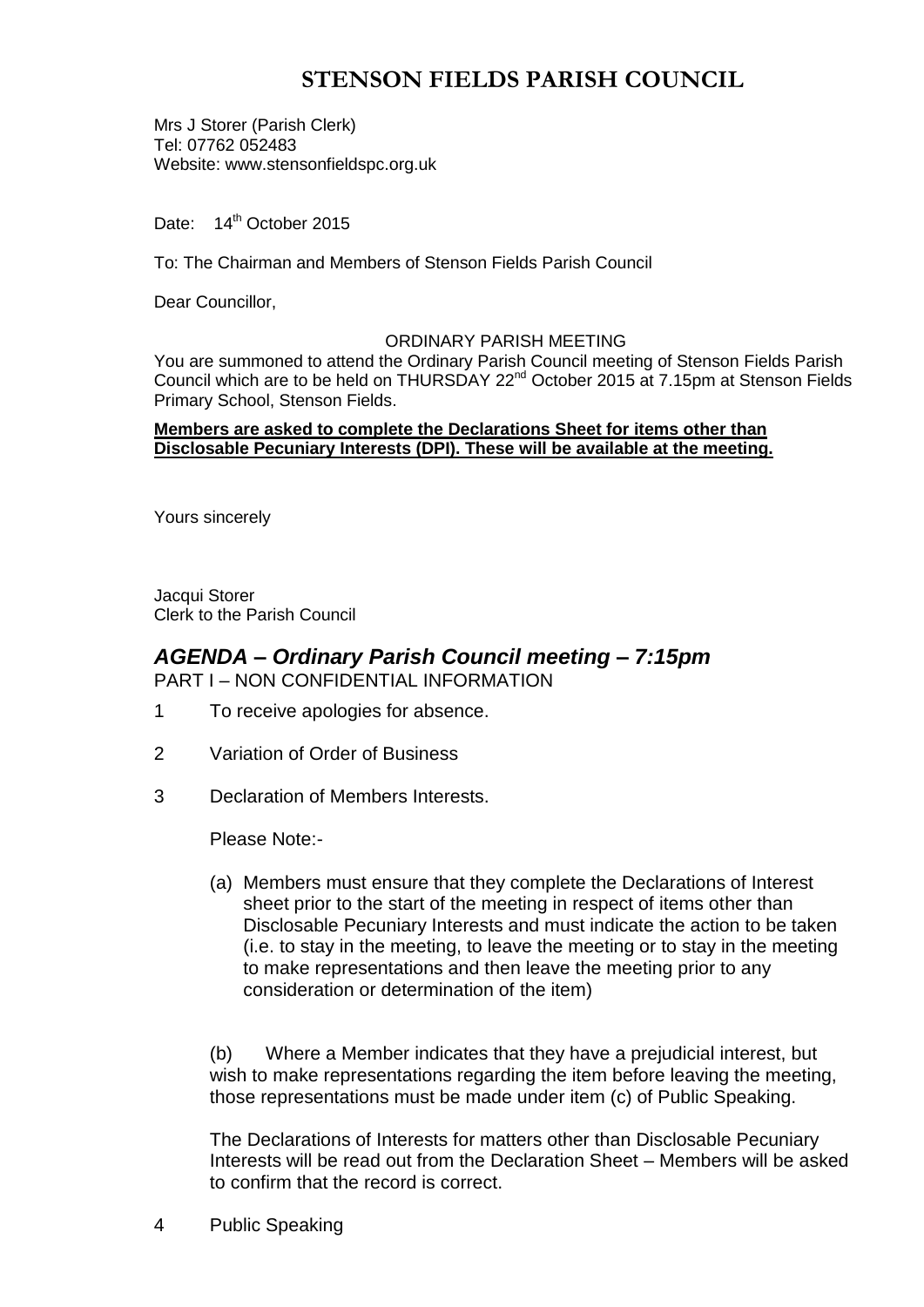(a) A period will be made available for members of the public and Members of the Council to comment on any matter.

(b) If the Police Liaison Officer, a County Council or District Council Member is in attendance they will be given the opportunity to raise any relevant matter.

(c) Members declaring an interest other than a Disclosable Pecuniary Interest who wish to make representations or give evidence under the National Association of Local Councils' (NALC) Code of Conduct shall do so at this stage.

- 5 To approve the Minutes of the Meeting held on  $17<sup>th</sup>$  September 2015 (Copy already circulated)
- 6 To determine which items if any from Part 1 of the Agenda should be taken with the public excluded. If the Council decides to exclude the public it will be necessary to pass a resolution in the following terms: -

**"In view of the confidential nature of item …. to consider a resolution to exclude the press and public from the meeting in accordance with the Public Bodies (Admission to Meetings) Act 1960, s1, in order to discuss the item."** 

7 Chairman's Announcements and reports. (a) For the Chairman of the Parish Council to present any reports and/or amendments

(b) For the Chairman of the Parish Council to report on matters discussed during the public participation section as appropriate

- 8 Report of the Clerk on:
	- (a) Items from the last meeting
- 9 Correspondence
	- 1. DALC various circulars
	- 2. SDDC Open Spaces consultation (deadline  $11<sup>th</sup>$  October 2015)
	- 3. DCC Equality Impact Questionnaire (deadline  $2^{nd}$  October 2015)
	- 4. SDDC Invitation to the Chair's Civic Service

5. DCC – Notification of DCC & Parish Council Liaison Forum 23<sup>rd</sup> November 2015 between 6-8pm

6. SDDC – Sustainability Appraisal Update October 2015 consultation (between  $13<sup>th</sup>$  October and  $24<sup>th</sup>$  November 2015)

- 7. SDDC Notification of Grow Wild Spaces Grants
- 10 Finance
	- (a) Accounts for Payment
	- $(b)$  To receive the actual to budget report for the period to 30<sup>th</sup> September 2015
	- (c) To consider any amendments to the Risk Assessment
- 11 To consider Planning Applications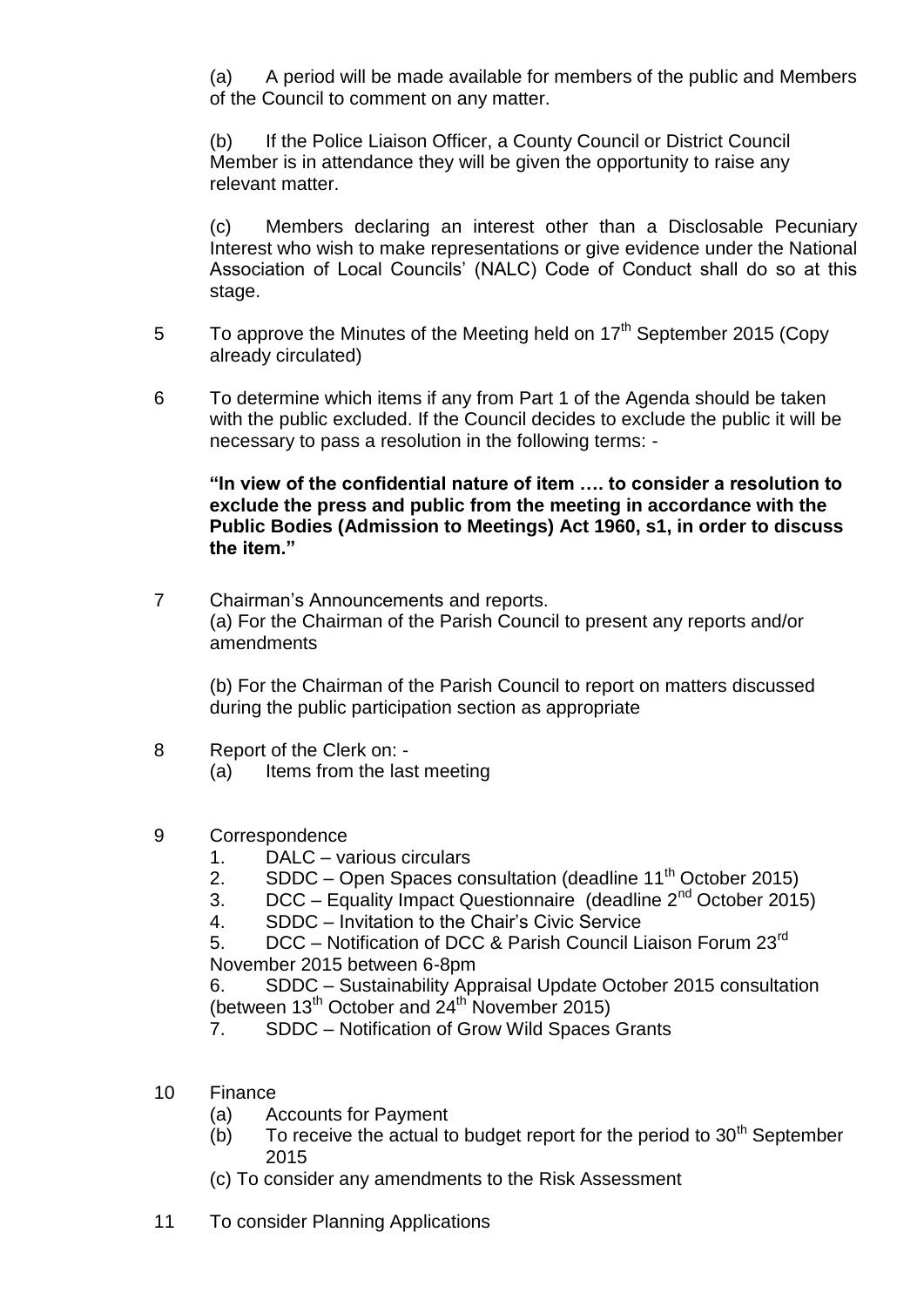- 12 Police Issues/Speed Limits/Road Safety
- 13 Saxon Gate at Newton Village Development, Stenson Road
- 14 Lengthsman Scheme
- 15 Environment
- 16 To receive any update on the proposed Parish Boundary Changes
- 17 Consultations

(a) SDDC – Sustainability Appraisal Update October 2015 consultation (between  $13<sup>th</sup>$  October and  $24<sup>th</sup>$  November 2015)

- 18 To receive feedback and reports from the Strategy Working Party
- 19 Items for information only
	- (a) Reports from Meetings attended
	- (b) Notification of Forthcoming meetings

## PART II – CONFIDENTIAL INFORMATION

- 20 To move the following resolution "That in view of the confidential nature of the business about to be transacted (in respect of the personal situation of an employee which could result in legal proceedings) it is advisable in the public interest, that the press and public be temporarily excluded and they are instructed to withdraw."
- 21 Date of next Parish Council meeting  $-19<sup>th</sup>$  November 2015

# **CONFIDENTIAL SECTION**

No items have been raised.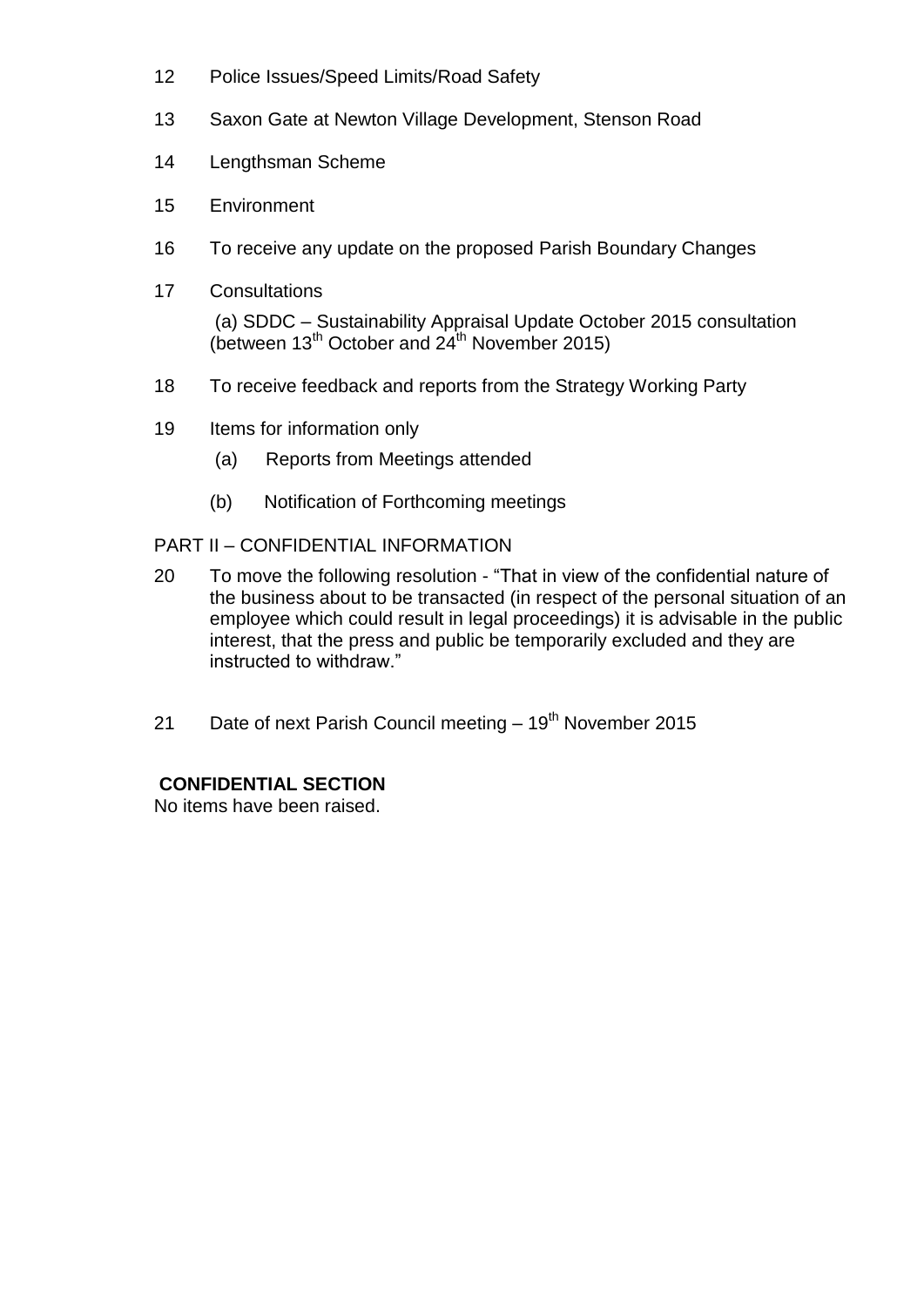## **CLERK's REPORT – OCTOBER 2015**

### AGENDA No 8. Matters from last meeting

All matters raised at the last meeting have been raised with the various departments and authorities.

Min 434/15 d) the Clerk forwarded the link relating to footage about alleged anti social behaviour to the police. The police have reviewed it and have agreed to continue to monitor with patrols. They asked that any incidents be reported on 101 if this male causes further issues in the area. They have made a further request for anyone with access to spotted stenson, to reiterate the use of the 101 number and reassure via the page that the police are aware of the incidents, that they are patrolling and that no offences have been committed, adding that "this will hopefully clear up any of the third hand information that has been added to the site".

Min 434/15 e) & f) these are matters relating to DCC which has been advised of the problems.

Min 434/15 h) the siting of A boards along with a further report of another A board being sited at the roundabout, have been reported to the Enforcement Officer at SDDC.

The Clerk has also made a request to Derby Boys Grammar School for the removal of their Open Day signs.

Min 436/15 b) the quality of grass cutting has been reported to SDDC but as it is the end of the season, no action is to be taken to rectify this. The grass cutting programme and whether the Parish Council will fund additional cuts is to be considered at the Finance Committee meeting.

SDDC are seeking nominations for those deserving residents of South Derbyshire who may benefit from a hamper provided by SDDC. The closing date for nominations is  $16<sup>th</sup>$ November. The Clerk can supply the information as to how to make a nomination.

Litterbins – The problem of the overflowing litter bin on Tregony Way appears to have been resolved, but problems still occur at Fox Close and the Asda Link path. SDDC has been asked to replace these bins with larger ones, however, SDDC has provided a quote for the Parish Council to replace the each bin with a 105ltr free standing bin at a cost of £470.45 each. The Clerk has replied to SDDC advising that it is believed that these two bins belong to SDDC and the request is for SDDC to replace the bins at their costs, not the Parish Council. A response is awaited.

#### 8b) Fox Close Play Equipment

The Parish Council has not yet received permission from Lafarge/Derbyshire Environmental Trust, to place an order for the equipment. The Clerk has verbally informed the contractors that the grant application was successful and they are ready to accept the order as soon as it is possible.

11. Planning Matters

Applications None received

**Decisions** None